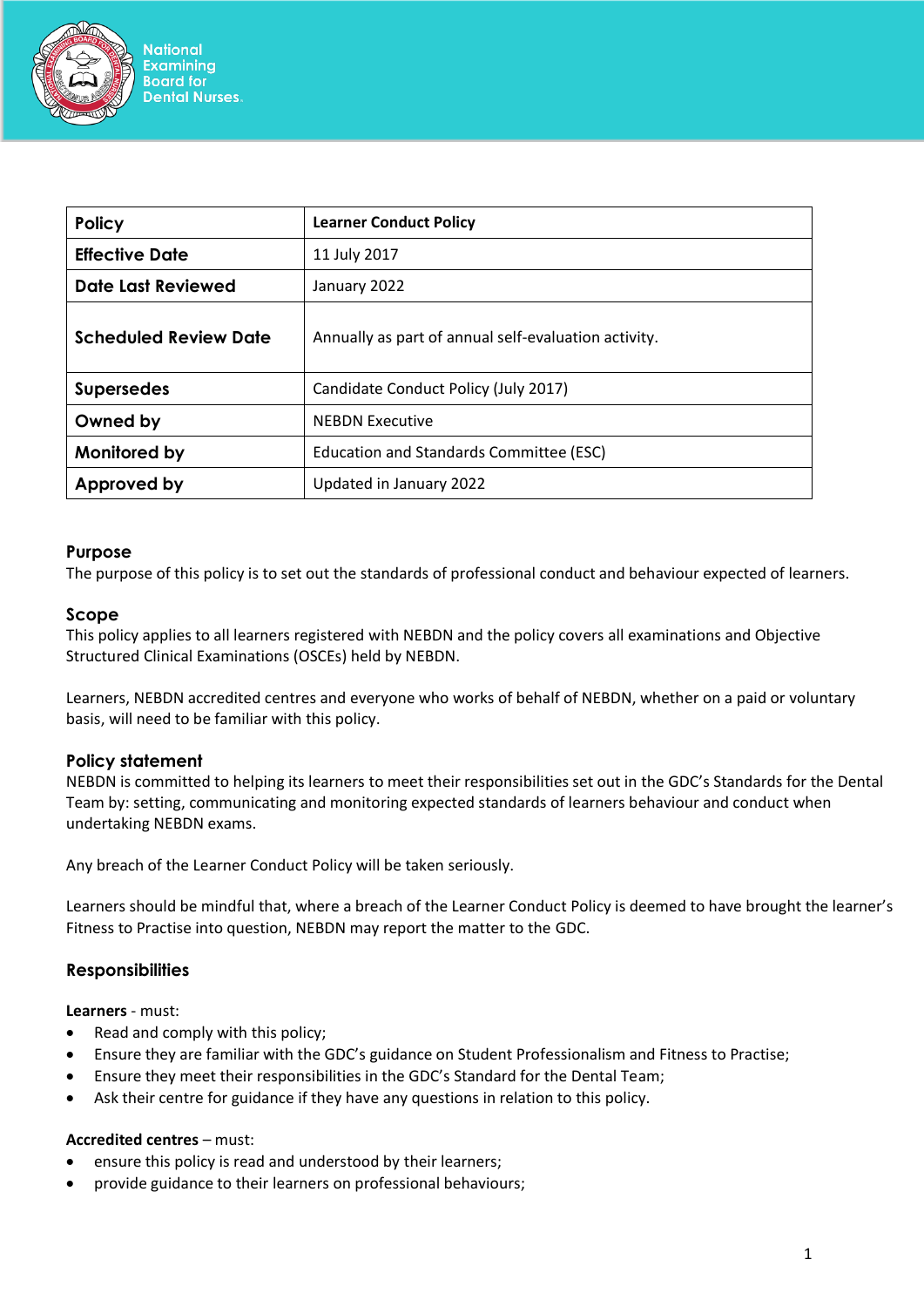

• raise any questions or concerns regarding this policy with NEBDN.

## **NEBDN** – will:

- make the policy publicly available on its website [www.nebdn.org](http://www.nebdn.org/)
- implement and communicate this policy to its staff, Associates and centres.

This policy will be reviewed annually under self-evaluation activities. However, a review will be commissioned earlier should an issue arise in relation to learner conduct or if a change or recommendation by our regulators impacts on this policy.

# **Definitions**

**Good conduct –** behaving in a manner that demonstrates the professionalism, respectful attitude and attributes that you might expect of a dental professional.

Some *examples* of good conduct and behaviour are:

- treating fellow learners, NEBDN staff and NEBDN Associate Examiners with respect
- being polite and courteous
- thinking about the best way to communicate professionally, regardless of how you may feel (for example, if you are annoyed or upset)
- listening to others including Associate Examiners
- recognising when to ask for help
- reading and understanding any policies and procedures which apply to your examination and ensuring you prepare ahead, such as ensuring you have the required photo identification and access to appropriate IT and facilities
- ensuring you dress appropriately for all assessments
- maintaining confidentiality and appropriate commentary on social media

This list of examples is not exhaustive.

**Unacceptable conduct** – behaviour which falls below that expected of a learner preparing to become a registered dental professional.

Some *examples* of unacceptable conduct and behaviour are:

- behaving in any way which may be considered violent, indecent, disorderly, threatening or disruptive, or being likely to lead to injury or physical or emotional harm to any other candidates or NEBDN Associate Examiners;
- expressing orally or in writing offensive language or behaviour;
- cheating (suspected malpractice) in an examination. This includes conferring with others during an examination, introducing unauthorised material into an examination, impersonation, copying of any assessment material and collusion with other third parties;
- engaging in any form of harassment towards other learners, or NEBDN Associate Examiners;
- engaging in any activity or behaviour likely to bring NEBDN into disrepute;
- engaging in conduct which constitutes a criminal offence during assessment;
- being under the influence of alcohol or drugs during examinations;
- using social media to disclose or discuss the content of written examination papers or practical assessments such as OSCEs.
- selling or buying any part of another learner's Record of Experience or Record of Competence.